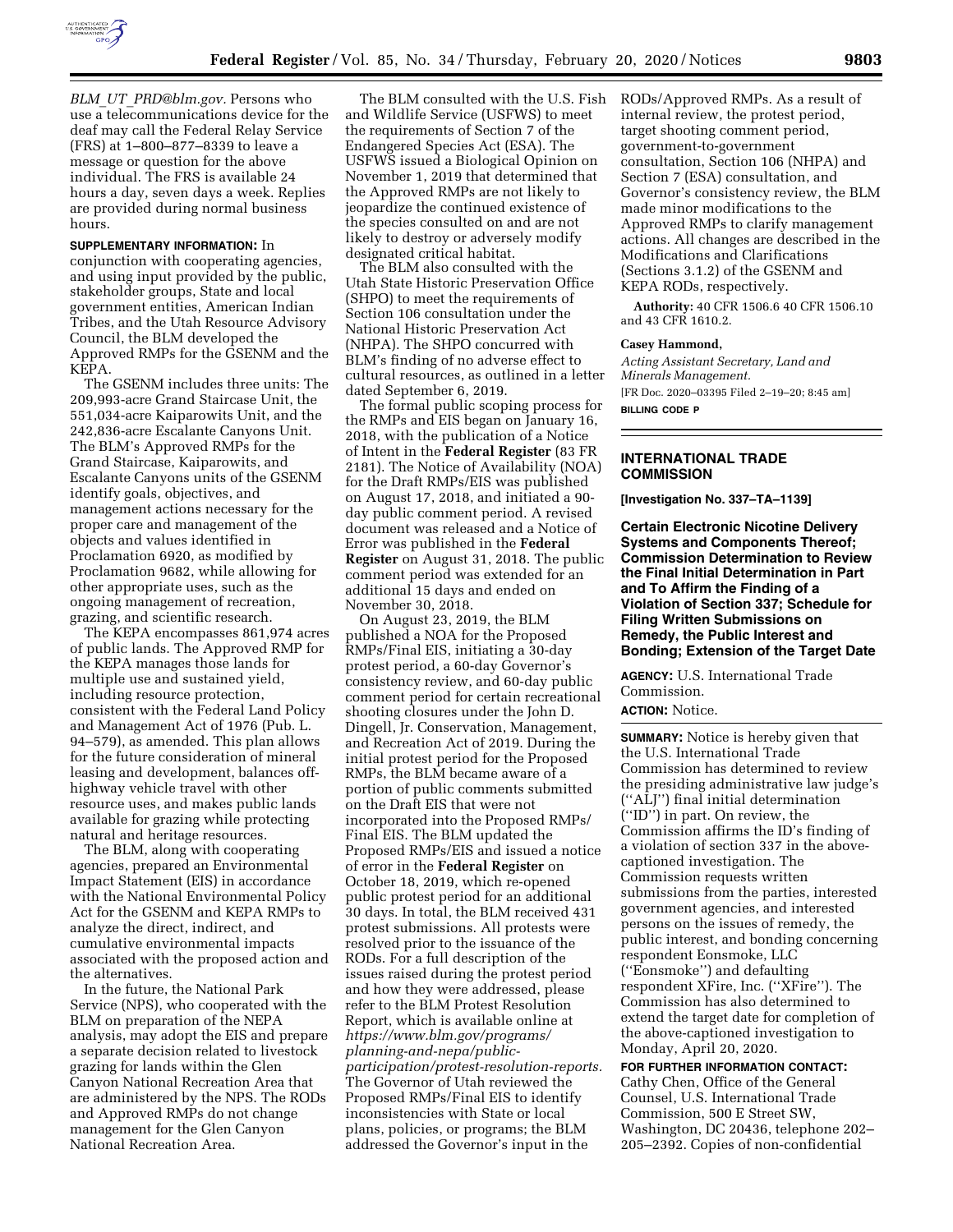documents filed in connection with this investigation are or will be available for inspection during official business hours (8:45 a.m. to 5:15 p.m.) in the Office of the Secretary, U.S. International Trade Commission, 500 E Street SW, Washington, DC 20436, telephone (202) 205–2000. General information concerning the Commission may also be obtained by accessing its internet server at *[https://www.usitc.gov.](https://www.usitc.gov)*  The public record for this investigation may be viewed on the Commission's electronic docket (EDIS) at *[https://](https://edis.usitc.gov) [edis.usitc.gov.](https://edis.usitc.gov)* Hearing-impaired persons are advised that information on this matter can be obtained by contacting the Commission's TDD terminal on (202) 205–1810.

**SUPPLEMENTARY INFORMATION:** On December 13, 2018, the Commission instituted this investigation under section 337 of the Tariff Act of 1930, as amended, 19 U.S.C. 1337, based on a complaint filed on behalf of Juul Labs, Inc. (''JLI'') of San Francisco, California. 83 FR 64156 (Dec. 13, 2018). The complaint, as amended and supplemented, alleges violations of section 337 based upon the importation into the United States, the sale for importation, and the sale within the United States after importation of certain electronic nicotine delivery systems and components thereof by reason of infringement of certain claims of U.S. Patent Nos.: 10,070,669 (''the '669 patent''); 10,076,139 (''the '139 patent''); 10,045,568 (''the '568 patent''); 10,058,130 (''the '130 patent''); and 10,104,915 (''the '915 patent'') (collectively, ''the Asserted Patents''). *Id.* The Commission's notice of investigation named twenty-one respondents, including Eonsmoke of Clifton, New Jersey and XFire of Stafford, Texas. *Id.* at 64157. The Office of Unfair Import Investigations (''OUII'') is also a party to the investigation.

On February 25, 2019, the ALJ granted JLI's motion to amend the complaint and notice of investigation to change the name of respondent Bo Vaping of Garden City, New York to ECVD/MMS Wholesale LLC of Garden City, New York and the name of respondent MMS Distribution LLC of Rock Hill, New York to MMS/ECVD LLC of Garden City, New York. *See* Order No. 8 (Feb. 25, 2019), *not rev'd* by Comm'n Notice (Mar. 25, 2019).

On February 28, 2019, the ALJ granted a motion to amend the complaint and notice of investigation to change the name of respondent Limitless Mod Co. of Simi Valley, California to Limitless MOD, LLC of Simi Valley, California.

*See* Order No. 10 (Feb. 28, 2019), *not rev'd* by Comm'n Notice (Mar. 27, 2019).

Before the evidentiary hearing, JLI settled with the following eight respondents: J Well France S.A.S. of Paris, France; ECVD/MMS Wholesale LLC; MMS/ECVD LLC; The Electric Tobacconist, LLC of Boulder, Colorado; ALD Group Limited of Guangdong Province, China; Flair Vapor LLC of South Plainfield, New Jersey; Shenzhen Joecig Techonology Co., Ltd. of Guangdong Province, China; and Myle Vape Inc. of Jamaica, New York. *See*  Order No. 31 (July 30, 2019), *not rev'd*  by Comm'n Notice (Aug. 23, 2019); Order No. 16 (Mar. 21, 2019), *not rev'd*  by Comm'n Notice (Apr. 4, 2019); Order No. 33 (July 30, 2019), *not rev'd* by Comm'n Notice (Aug. 23, 2019); Order No. 13 (Mar. 12, 2019), *not rev'd* by Comm'n Notice (Apr. 5, 2019); Order No. 34 (July 30, 2019), *not rev'd* by Comm'n Notice (Aug. 23, 2019); Order No. 32 (July 30, 2019), *not rev'd* by Comm'n Notice (Aug. 23, 2019).

In addition, the investigation terminated as to the following six respondents based on a consent order stipulation and the issuance of a consent order: Vapor Hub International, Inc. of Simi Valley, California; Limitless MOD, LLC; Asher Dynamics, Inc. of Chino, California; Ply Rock of Chino, California; Infinite-N Technology Limited of Guangdong Province, China; and King Distribution LLC of Elmwood Park, New Jersey. *See* Order No. 9 (Feb. 27, 2019), *not rev'd* by Comm'n Notice (Mar. 27, 2019); Order No. 11 (Feb. 28, 2019), *not rev'd* by Comm'n Notice (Mar. 26, 2019); Order No. 18 (Mar. 28, 2019), *not rev'd* by Comm'n Notice (Apr. 11, 2019); Order No. 20 (Apr. 2, 2019), *not rev'd* by Comm'n Notice (Apr. 15, 2019).

On April 23, 2019, the ALJ found respondent XFire in default pursuant to Commission Rule 210.16(b), 19 CFR 210.16(b). *See* Order No. 22 (Apr. 23, 2019), *not rev'd* by Comm'n Notice (May 16, 2019).

Also, prior to the evidentiary hearing, the ALJ granted JLI's motion for partial termination of the investigation with respect to allegations of infringement as to all asserted claims of the '139 patent and certain asserted claims of the other asserted patents. *See* Order No. 36 (Aug. 8, 2019), *not rev'd* by Comm'n Notice (Sep. 5, 2019). As a result, the following claims remain at issue in the investigation: Claims 1, 2, and 13 of the '669 patent; claims 12, 17, and 20 of the '568 patent; claims 1, 2, and 4 of the '130 patent; and claims 1, 6, and 21 of the '915 patent (collectively, ''the Asserted Claims'').

JLI and the Commission were unable to serve respondent Keep Vapor Electronic Tech. Co., Ltd. of Shenzhen, China despite multiple attempts at service. The final ID states that JLI does not request any relief against this respondent. *See* ID at 2 n.1.

On May 21, 2019, the ALJ granted a motion to amend the complaint and notice of investigation to change the name of respondent Ziip Lab Co., Ltd. of Guangdong Province, China to SS Group Holdings of Guangdong Province, China. *See* Order No. 26 (May 21, 2019), *not rev'd* by Comm'n Notice (June 14, 2019).

Only five respondents participated in the evidentiary hearing: SS Group Holdings; ZLab S.A. of Punta del Este— Maldonado, Uruguay; Shenzhen Yibo Technology Co. Ltd. of Guangdong Province, China (collectively, ''the Ziip Respondents''); Vapor 4 Life Holdings, Inc. of Northbrook, Illinois (''V4L''); and Eonsmoke.

On August 5, 2019, one day before the prehearing conference, the ALJ issued an ID (Order No. 35), granting JLI's motion for summary determination of importation, infringement, and domestic industry. The ALJ found that JLI was entitled to summary determination of importation with respect to the Ziip Respondents and their accused products; Eonsmoke and its accused products; and V4L and certain V4L accused products. *See* Order No. 35 at 4–11 (Aug. 5, 2019). Citing to a stipulation between JLI and the Ziip Respondents, the ALJ stated in his infringement analysis with respect to the Ziip Respondents' accused products that ''the question of whether Ziip accused products contain or perform each limitation of asserted claims is moot.'' *Id.* at 11. The ALJ did not specifically state whether summary determination of infringement as to the Ziip Respondents was denied or granted nor the reasoning supporting grant or denial of the motion as to this issue. *Id.* 

An evidentiary hearing was held from August 6–7, 2019.

On September 4, 2019 the Commission reviewed Order No. 35 in part. Specifically, the Commission reviewed the ALJ's analysis as to infringement and a statement regarding mootness on page 11 of the ID. The Commission remanded to the ALJ for clarification on this issue and as to whether the ID grants or denies summary determination that the Ziip Respondents infringe the Asserted Patents. *See* Comm'n Notice (Sep. 4, 2019).

In response to the Commission's September 4, 2019 Notice, the ALJ clarified that Order No. 35 denied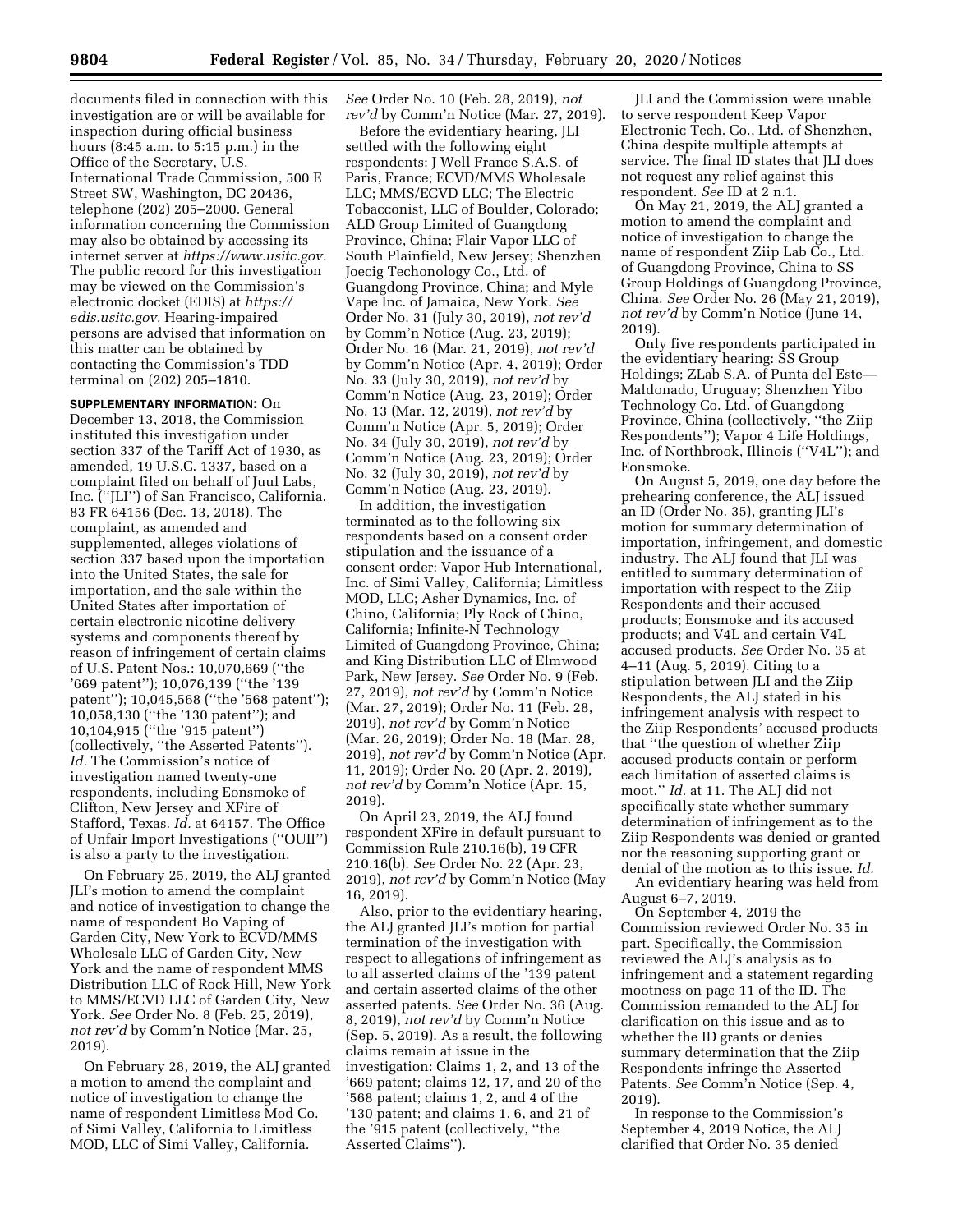summary determination of infringement as to the Ziip Respondents because that issue was moot in light of the stipulation between JLI and the Ziip Respondents. *See* Remand of Order No. 35 (Oct. 10, 2019).

On November 19, 2019, the ALJ granted motions to terminate the investigation as to the Ziip Respondents and V4L based on settlement agreements. *See* Order Nos. 38 and 39 (Nov. 19, 2019), *not rev'd* by Comm'n Notice (Dec. 16, 2019). Accordingly, only respondent Eonsmoke remains active in this investigation.

On December 12, 2019, the ALJ granted JLI's motion to strike portions of the Ziip Respondents' and Eonsmoke's posthearing briefs. *See* Order No. 40 (Dec. 12, 2019). Specifically, these portions relate to the issue of invalidity of asserted claim 4 of the '915 patent, which was not addressed by Respondents' expert or in their prehearing briefings. *Id.* at 3–5.

On December 13, 2019, the ALJ issued a combined final ID and recommended determination (''RD''), finding a violation of section 337 by respondent Eonsmoke. Specifically, the final ID finds, *inter alia,* that JLI satisfied the importation requirement as to Eonsmoke's accused products; that JLI has shown Eonsmoke's accused products infringe the Asserted Claims; that JLI has satisfied the domestic industry requirement with respect to the Asserted Patents; and that the Asserted Claims have not been shown to be invalid. In addition, in the event the Commission finds a violation of section 337, the RD recommends that the Commission issue a limited exclusion order (''LEO'') and cease and desist orders (''CDO'') directed at Eonsmoke and defaulting respondent XFire, and impose a 100 percent bond during the period of Presidential review.

No petitions for review were filed, which means each party has abandoned all issues decided adversely to that party. *See* 19 CFR 210.43(b)(4).

Having reviewed the record of this investigation, including the final ID, the Commission has determined to *sua sponte* review the final ID in part. 19 CFR 210.44. Specifically, the Commission has determined to review and, on review, decline to adopt the discussion of the validity of element [c] of claim 12 of the '669 patent on pages 50 and 55 of the final ID. The Commission has also determined to review the discussion of Warranty and Customer Support and Regulatory Compliance on pages 265–266 of the final ID and the discussion of the quantitative significance of JLI's contract manufacturers' investments in

the last paragraph on page 272 of the final ID. The Commission has determined not to review the remainder of the final ID, including the other portions of the ID's domestic industry analysis, which are sufficient to support the ID's finding that JLI has satisfied the domestic industry requirement under subparagraphs 337(a)(3)(A) and (B) with respect to the Asserted Patents. Accordingly, the Commission finds a violation of section 337 by reason of Eonsmoke's importation of electronic nicotine delivery systems and components thereof that infringe one or more of claims 1, 2, and 13 of the '669 patent; claims 12, 17, and 20 of the '568 patent; claims 1, 2, and 4 of the '130 patent; and claims 1, 6, and 21 of the '915 patent. The Commission also finds that JLI is entitled to relief against defaulting respondent XFire pursuant to 19 U.S.C. 1337(g)(1).

The Commission has determined to extend the target date for completion of the investigation to Monday, April 20, 2020.

In connection with the final disposition of this investigation, the statute authorizes issuance of (1) an order that could result in the exclusion of the subject articles from entry into the United States, and/or (2) cease and desist order(s) that could result in the respondent(s) being required to cease and desist from engaging in unfair acts in the importation and sale of such articles. Accordingly, the Commission is interested in receiving written submissions that address the form of remedy, if any, that should be ordered. If a party seeks exclusion of an article from entry into the United States for purposes other than entry for consumption, the party should so indicate and provide information establishing that activities involving other types of entry either are adversely affecting it or likely to do so. For background, see *Certain Devices for Connecting Computers via Telephone Lines,* Inv. No. 337–TA–360, USITC Pub. No. 2843, Comm'n Op. at 7–10 (Dec. 1994). In addition, if a party seeks issuance of any cease and desist orders, the written submissions should address that request in the context of recent Commission opinions, including those in *Certain Arrowheads with Deploying Blades and Components Thereof and Packaging Therefor,* lnv. No. 337–TA– 977, Comm'n Op. (Apr. 28, 2017) and *Certain Electric Skin Care Devices, Brushes and Chargers Therefor, and Kits Containing the Same,* lnv. No. 337–TA– 959, Comm'n Op. (Feb. 13, 2017). Specifically, if Complainant seeks a cease and desist order against a respondent, the written submissions

should respond to the following requests:

1. Please identify with citations to the record any information regarding commercially significant inventory in the United States as to each respondent against whom a cease and desist order is sought. If Complainant also relies on other significant domestic operations that could undercut the remedy provided by an exclusion order, please identify with citations to the record such information as to each respondent against whom a cease and desist order is sought.

2. ln relation to the infringing products, please identify any information in the record, including allegations in the pleadings, that addresses the existence of any domestic inventory, any domestic operations, or any sales-related activity directed at the United States for each respondent against whom a cease and desist order is sought.

3. Please discuss any other basis upon which the Commission could enter a cease and desist order.

The statute requires the Commission to consider the effects of any remedy upon the public interest. The public interest factors the Commission will consider include the effect that an exclusion order would have on (1) the public health and welfare, (2) competitive conditions in the U.S. economy, (3) U.S. production of articles that are like or directly competitive with those that are subject to investigation, and (4) U.S. consumers. The Commission is therefore interested in receiving written submissions that address the aforementioned public interest factors in the context of this investigation.

If the Commission orders some form of remedy, the U.S. Trade Representative, as delegated by the President, has 60 days to approve, disapprove, or take no action on the Commission's determination. *See*  Presidential Memorandum of July 21, 2005, 70 FR 43251 (July 26, 2005). During this period, the subject articles would be entitled to enter the United States under bond, in an amount determined by the Commission and prescribed by the Secretary of the Treasury. The Commission is therefore interested in receiving submissions concerning the amount of the bond that should be imposed if a remedy is ordered.

*Written Submissions:* Parties to the investigation, interested government agencies, and any other interested parties are encouraged to file written submissions on the issues of remedy, the public interest, and bonding. Such